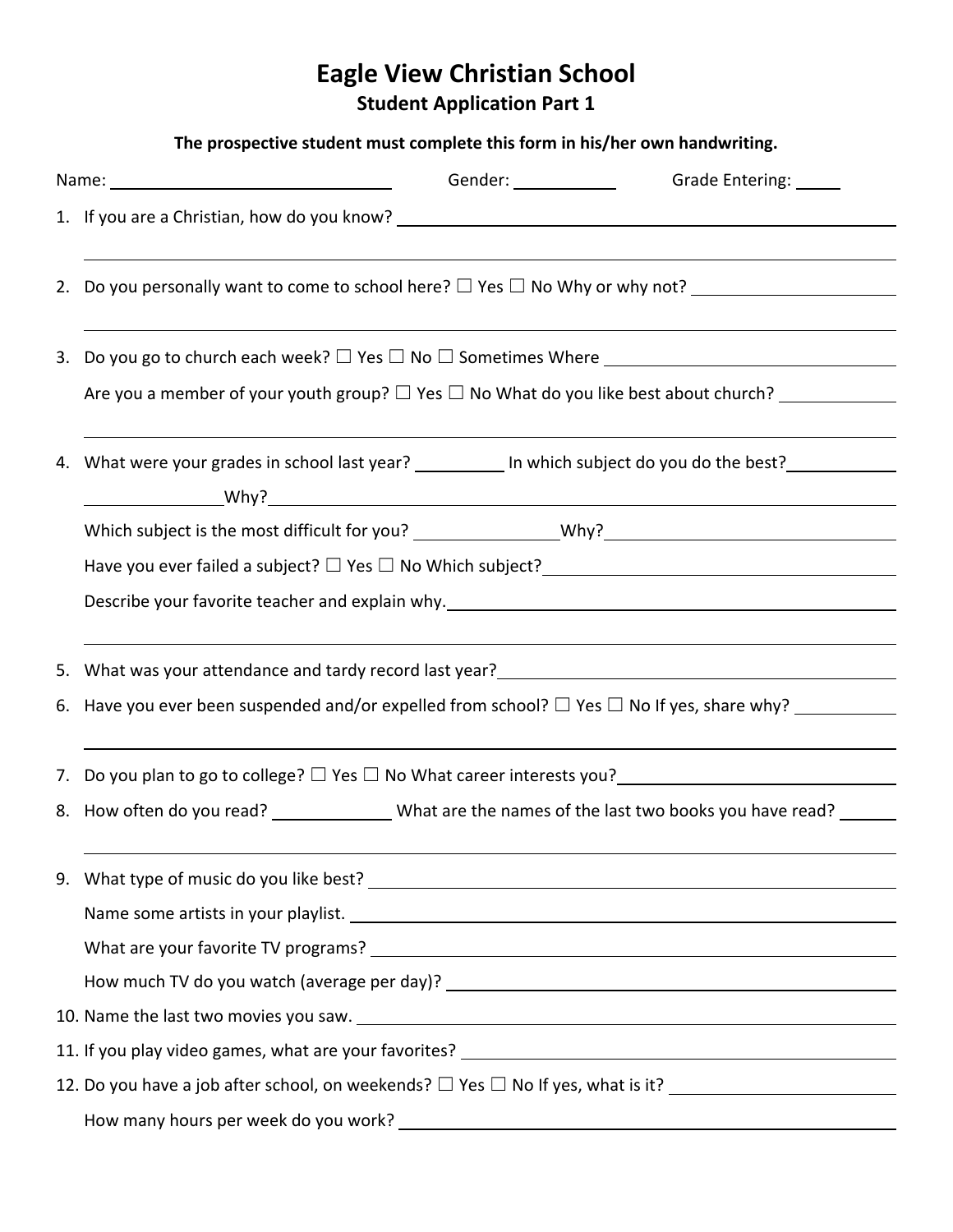| Do you consider yourself a leader of a follower? ________________________________ Why?<br>14. Have you ever tried tobacco? $\square$ Yes $\square$ No Illegal Drugs? $\square$ Yes $\square$ No Alcohol? $\square$ Yes $\square$ No If there is a<br>15. Do you drive? $\Box$ Yes $\Box$ No Do you have any traffic violations? $\Box$ Yes $\Box$ No Describe your driving habits<br>16. What are your thoughts on the school dress code? ____________________________<br>17. What has caused most problems in past school years? ________________________<br>18. Did you receive any help in answering any of the questions? $\Box$ Yes $\Box$ No If yes, explain which one(s) and |  |  |  |  |  |  |
|-------------------------------------------------------------------------------------------------------------------------------------------------------------------------------------------------------------------------------------------------------------------------------------------------------------------------------------------------------------------------------------------------------------------------------------------------------------------------------------------------------------------------------------------------------------------------------------------------------------------------------------------------------------------------------------|--|--|--|--|--|--|
|                                                                                                                                                                                                                                                                                                                                                                                                                                                                                                                                                                                                                                                                                     |  |  |  |  |  |  |
|                                                                                                                                                                                                                                                                                                                                                                                                                                                                                                                                                                                                                                                                                     |  |  |  |  |  |  |
|                                                                                                                                                                                                                                                                                                                                                                                                                                                                                                                                                                                                                                                                                     |  |  |  |  |  |  |
|                                                                                                                                                                                                                                                                                                                                                                                                                                                                                                                                                                                                                                                                                     |  |  |  |  |  |  |
|                                                                                                                                                                                                                                                                                                                                                                                                                                                                                                                                                                                                                                                                                     |  |  |  |  |  |  |
|                                                                                                                                                                                                                                                                                                                                                                                                                                                                                                                                                                                                                                                                                     |  |  |  |  |  |  |
|                                                                                                                                                                                                                                                                                                                                                                                                                                                                                                                                                                                                                                                                                     |  |  |  |  |  |  |
|                                                                                                                                                                                                                                                                                                                                                                                                                                                                                                                                                                                                                                                                                     |  |  |  |  |  |  |
|                                                                                                                                                                                                                                                                                                                                                                                                                                                                                                                                                                                                                                                                                     |  |  |  |  |  |  |
|                                                                                                                                                                                                                                                                                                                                                                                                                                                                                                                                                                                                                                                                                     |  |  |  |  |  |  |

With my signature, I certify that I have answered the above questions honestly and completely.

Student Signature Date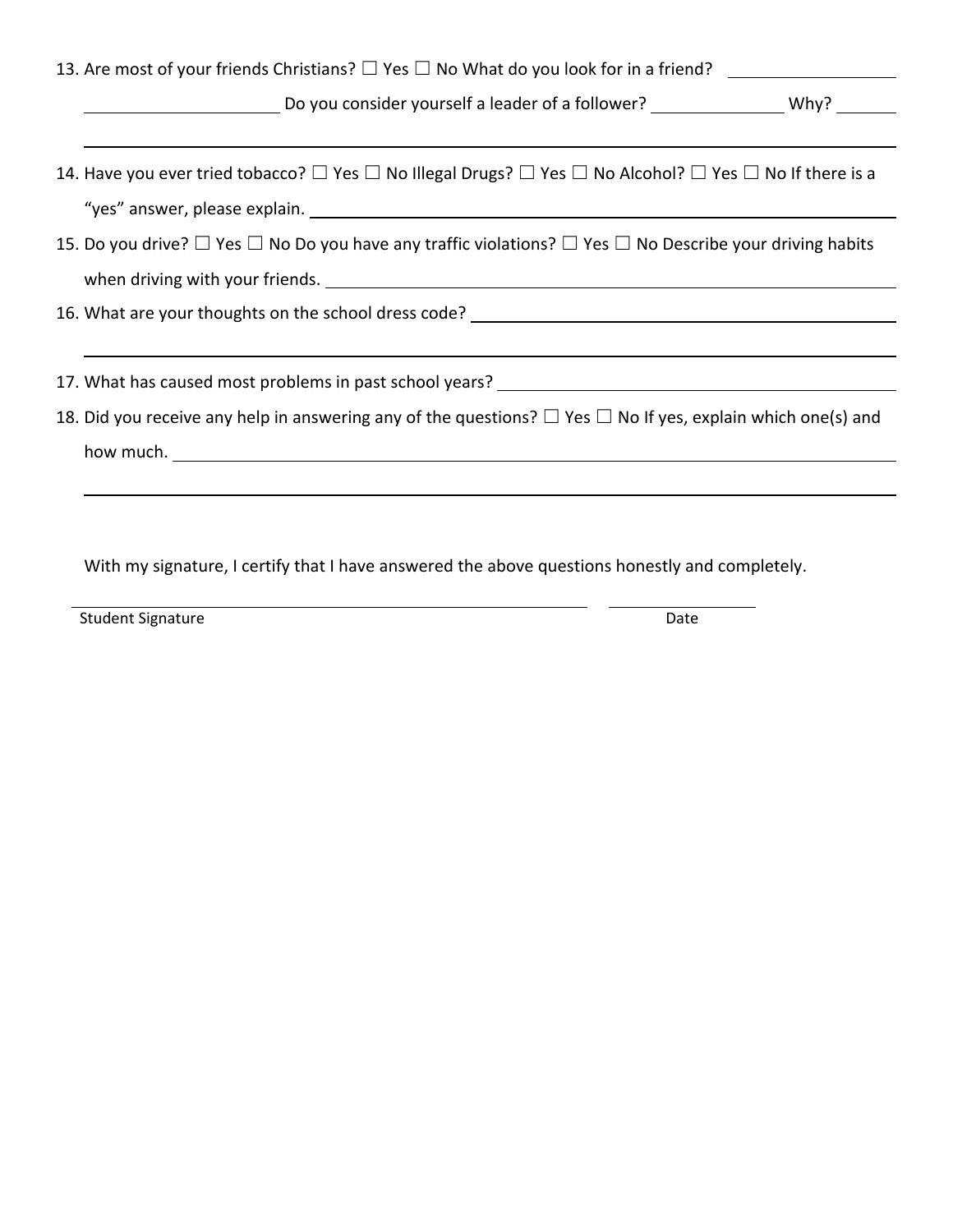## **Eagle View Christian School Student Application Part 2**

### **The prospective student must complete this form in his/her own handwriting.**

Directions: Write a 1–2‐page biographical testimony about what God has done in your life, and describe your personal relationship with Christ. Include your basic beliefs, and Christian practices. (Use this page and the back.)

| Name: Name: Name: Name: Name: Name: Name: Name: Name: Name: Name: Name: Name: Name: Name: Name: Name: Name: Name: Name: Name: Name: Name: Name: Name: Name: Name: Name: Name: Name: Name: Name: Name: Name: Name: Name: Name: |  |
|-------------------------------------------------------------------------------------------------------------------------------------------------------------------------------------------------------------------------------|--|
|                                                                                                                                                                                                                               |  |
| <u> 1989 - Andrea Andrews, Amerikaansk politik (* 1958)</u>                                                                                                                                                                   |  |
|                                                                                                                                                                                                                               |  |
|                                                                                                                                                                                                                               |  |
|                                                                                                                                                                                                                               |  |
|                                                                                                                                                                                                                               |  |
|                                                                                                                                                                                                                               |  |
|                                                                                                                                                                                                                               |  |
|                                                                                                                                                                                                                               |  |
|                                                                                                                                                                                                                               |  |
| ,我们也不会有什么?""我们的人,我们也不会有什么?""我们的人,我们也不会有什么?""我们的人,我们也不会有什么?""我们的人,我们也不会有什么?""我们的人                                                                                                                                              |  |
|                                                                                                                                                                                                                               |  |
|                                                                                                                                                                                                                               |  |
|                                                                                                                                                                                                                               |  |
|                                                                                                                                                                                                                               |  |
|                                                                                                                                                                                                                               |  |
|                                                                                                                                                                                                                               |  |
|                                                                                                                                                                                                                               |  |
|                                                                                                                                                                                                                               |  |
|                                                                                                                                                                                                                               |  |
|                                                                                                                                                                                                                               |  |
|                                                                                                                                                                                                                               |  |
|                                                                                                                                                                                                                               |  |
|                                                                                                                                                                                                                               |  |